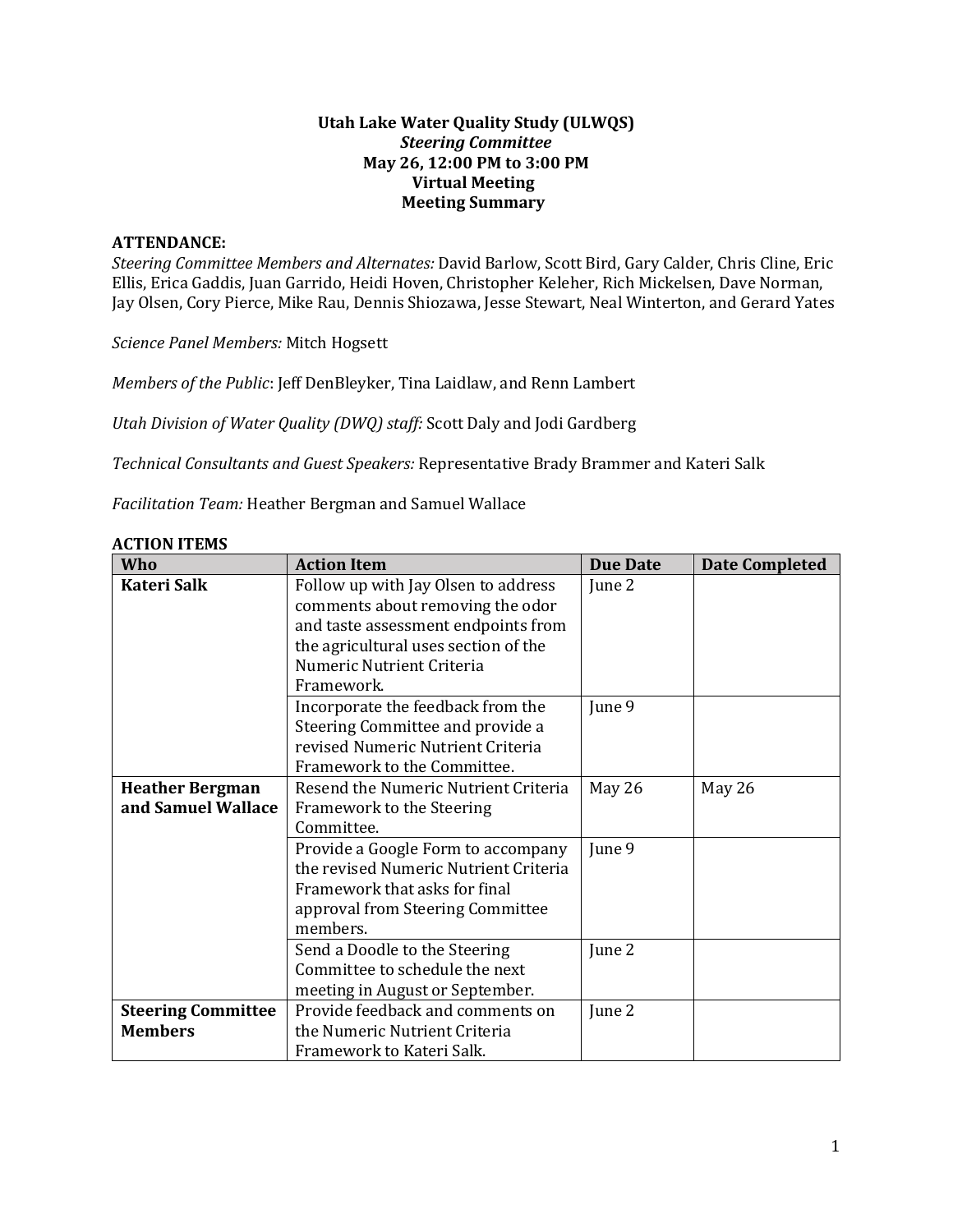| Who                   | <b>Action Item</b>                                   | Due Date | <b>Date Completed</b> |
|-----------------------|------------------------------------------------------|----------|-----------------------|
| <b>Samuel Wallace</b> | Create a Google Folder with all the                  | June 9   |                       |
|                       | Science Panel studies and add it to<br>the Ideaflip. |          |                       |

### **DECISIONS AND APPROVALS**

No formal decisions or approvals were made at this meeting.

#### **GROUND RULES AND PROCESS COMMITMENTS OVERVIEW**

Heather Bergman, Peak Facilitation Group, gave an overview of the Steering Committee ground rules and process commitments. The ground rules and process commitments of the Steering Committee are listed below.

- The Steering Committee process commitments are:
	- o Seek to learn and understand each other's perspective
	- o Encourage respectful, candid, and constructive discussions
	- o Seek to resolve differences and reach consensus
	- $\circ$  As appropriate, discuss topics together rather than in isolation
	- o Make every effort to avoid surprises
- The Steering Committee ground rules are:
	- o Focus on the task at hand
	- o Have one person speaking at a time
	- $\circ$  Allow for a balance of speaking time by providing succinct statements and questions
	- o Listen with respect

# **UTAH LAKE LEGISLATIVE AND POLICY UPDATES**

Erica Gaddis, DWQ, provided an update on legislation and policy relevant to the ULWQS. Her comments are summarized below.

- The state legislature is working on the Utah Lake Authority Bill. The Bill would create a new legal authority for Utah Lake. Eleven workgroups are working with Representative Brady Brammer to refine the Bill. Erica Gaddis, DWQ, has joined many of the workgroups to make sure the work of the ULWQS Steering Committee and Science Panel is recognized in any new structure, funding, and planning effort.
- One of the workgroups has brought up the need for more cross-county comprehensive planning. Cross-county comprehensive planning could tie in well with the next phase of the ULWQS focused on scenario modeling and implementation planning. Eric Ellis, Utah Lake Commission, and Erica Gaddis are working to identify opportunities for alignment between county planning and the Steering Committee implementation planning.
- There is a lot of interest and work going into the Utah Lake Restoration proposal. The Utah Lake Restoration proposal involves developing the Utah Lake bed for 300,000 people in exchange for cleaning up water quality and improving habitat. The Utah Division of Forestry, Fire, and State Lands is reviewing the proposal. The DWQ does not have formal approval authority for the project except for the 401 water quality certification, which is part of the 404 permit. The Utah Lake Restoration Project managers plan to apply for the 404 permit this summer and complete their analysis in the next year and a half. They asked for the ULWQS draft model, data, and science as they intend to use the information from the ULWQS in their analysis. The state legislature funded \$10 million to provide a loan for the Utah Lake Restoration Project.
- The Utah Lake Commission is helping to connect Lake Restoration Solutions, Inc., the Utah Lake Restoration Project managers, with stakeholders in preparation for a formal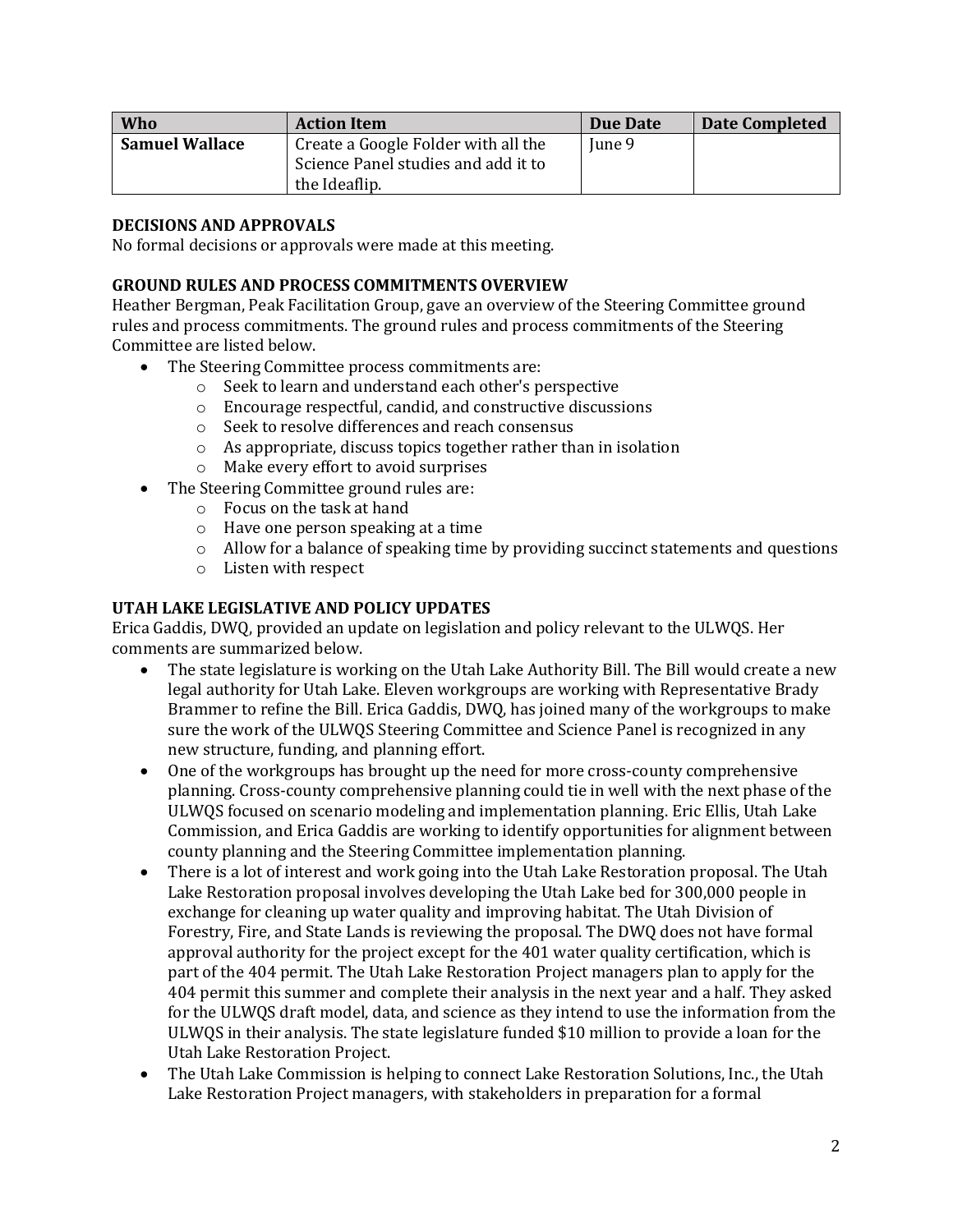engagement with the US Army Corps of Engineers. Lake Restoration Solutions have been mapping the Utah Lake bed, and they should complete that effort in four to six weeks. They are assessing the soil content of the lake bed to a depth of 75 feet in case they proceed with a dredging plan.

- The state legislature funded harmful algal blooms (HABs) treatments. The funding is going through the Division of Forestry, Fire, and State Lands. DWQ is working with the Utah Department of Natural Resources (DNR) to monitor the treatments and develop a more comprehensive analysis of the effects and unintended consequences of the treatments. The funding will be for new targeted treatments and to develop a strategic treatment plan for managing algal blooms while the ULWQS Steering Committee and Science Panel work on nutrient reduction issues.
- There will be a new Utah Lake general permit that will go out for comment on June 1, with the plan for it to go into effect on July 1. The permit is for anyone adding things to Utah Lake to treat algae, such as chemicals, bacteria, and harvesting approaches with associated discharges. The permit will have reporting and notification requirements to help monitoring crews collect data.

# **UTAH LAKE AUTHORITY BILL UPDATE**

Representative Brady Brammer provided an update on the Utah Lake Authority Bill. His comments are summarized below.

- The Utah County Caucus in the Utah House of Representatives has a strong interest in Utah Lake. They view it as a huge state asset with unfulfilled potential. The state legislature is getting serious about addressing Utah Lake.
- The state legislature allocated \$10 million for Utah Lake, including \$4.4 million for the Walkara Way, \$2.7 million for marina improvement, \$1 million for invasive species, and \$1 million for algal bloom remediation. The state legislature also allocated \$10 million as a loan for the Utah Lake Restoration proposal.
- Although there are many interests in Utah Lake, the Utah Lake Commission is the only organization with a charge over it. The Utah Lake Commission does not have the authority, funding, and resources to take many actions unless they pursue legislative allocations for funding. Relying on legislative allocations makes it difficult to pursue long-term projects. They also do not have the authority to tax or bond. The Utah Lake Authority Bill intends to establish the Utah Lake Authority with the appropriate level of authority, funding, and resources to act in Utah Lake.
- The Utah Lake Authority will have limitations on its authority and its ability to tax. The Bill is also not meant to be prescriptive on what the Utah Lake Authority will do; the Authority will take information and make its own decisions. However, the Utah Lake Authority will follow larger principles, including water quality remediation, protection of existing water rights, promotion of wildlife interests, and maximization of recreation and economic potential of Utah Lake. The legislation will focus on promoting these interests.
- The Utah Lake Authority should not get in the way of the ULWQS or get ahead of it. The ULWQS is important, but it needs to go to an organization that can do something about it. The Utah Lake Authority is meant to be the organization that can take the ULWQS and act upon it.

### *Clarifying Questions*

Steering Committee members asked several clarifying questions about the Utah Lake legislative and policy updates. Questions are indicated in italics with corresponding answers in plain text.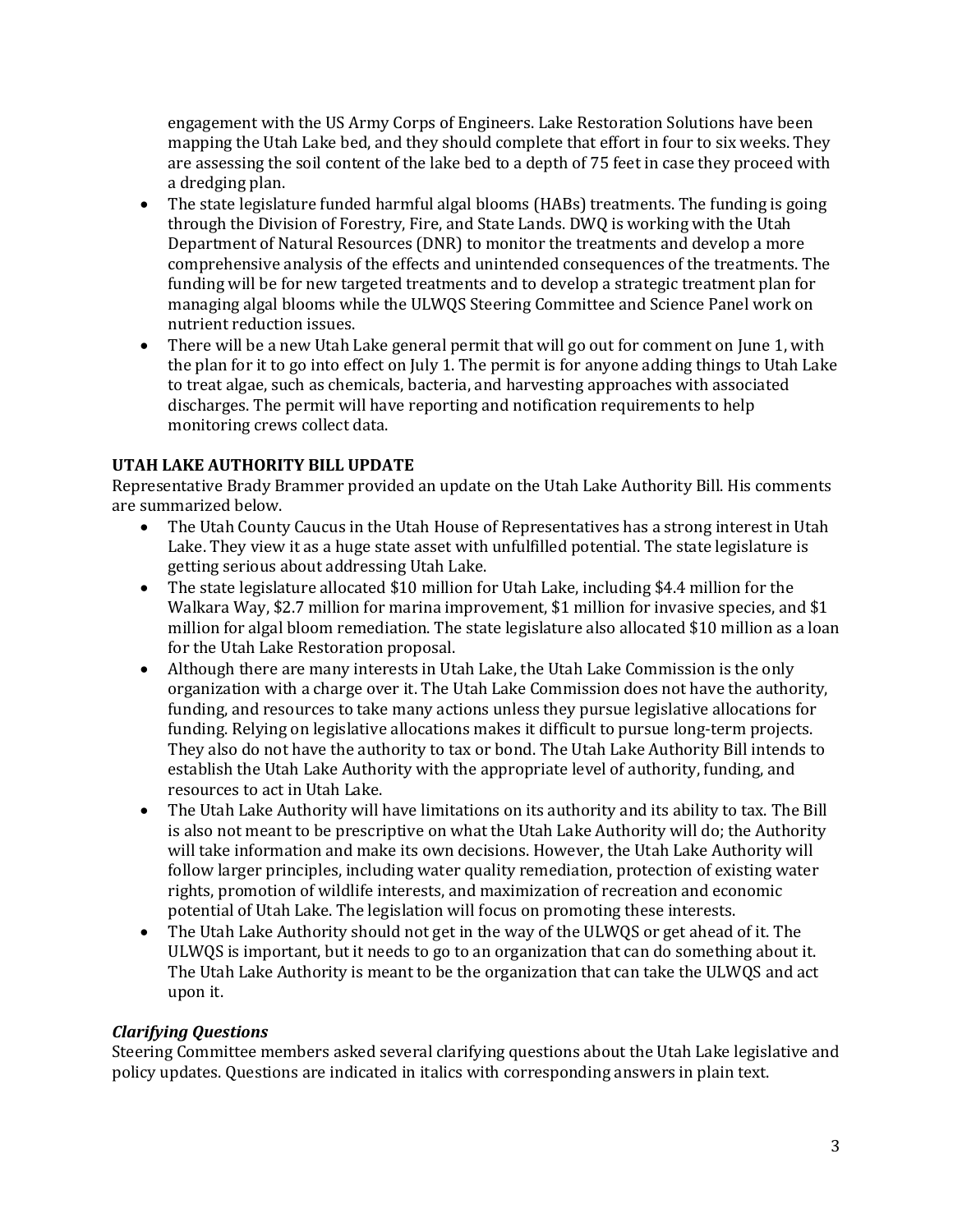*If the ULWQS does not produce a clear pathway on how to improve Utah Lake, what will be the direction for the Utah Lake Authority?*

- The Utah Lake Authority will follow the principles laid out in the Bill. Decision-makers receive inconclusive studies regularly, and they still have to make decisions. Decisionmakers want data to help them make a clear decision, but if the ULWQS is not clear, there will still be some information for the Utah Lake Authority to work from.
- Studies are not binding for decision-makers. The study may not be conclusive, but the expectation is that it will provide some direction, given the number of experts involved.
- The goal of the ULWQS is to come back to policy-makers with clear scenario analyses that daylight where there are uncertainties to help assist with decision-making.

*The ULWQS has taken a science-based approach to its analyses and decision-making processes. How does the Utah Lake Restoration Project incorporate relevant information and data for science-based decision-making? What information are the Utah Lake Restoration Project managers committed to providing?*

- The Utah Lake Authority Bill sets up the Utah Lake Authority to be agnostic towards the Utah Lake Restoration Project. If the Utah Lake Restoration Project moves forward, the project managers will interact with the Utah Lake Authority. If the Utah Lake Restoration Project does not move forward, the Utah Lake Authority will still have a problem to solve. The Bill is meant to establish the Utah Lake Authority to manage Utah Lake with or without the Utah Lake Restoration Project.
- The Utah Lake Restoration Project managers will need to submit scientific documents for the project. They will be working with expert consultants that will gather the needed data to support their proposal. Many agencies, including the Division of Forest, Fire, and State Lands, the Utah Lake Commission, and the US Army Corps of Engineers, will vet and approve the proposal.

### *Will protection of hemispherically important bird areas be considered at the forefront of a Utah Lake Authority decision-making process?*

The Utah Lake Authority Bill includes opportunities for input from the Utah Division of Wildlife Resources to consider wildlife interests. There is no desire to impact wildlife negatively. The policy decisions will be left to the Utah Lake Authority Board, and they will need to be wise and keep in mind the wildlife impact.

### *Steering Committee Discussion*

Steering Committee members discussed the Utah Lake legislative and policy updates. Their comments are summarized below.

- There is a concern that the Utah Lake Restoration Project analysis will be piecemeal. With many agencies with different purviews and perspectives evaluating the proposal, they may not be able to adequately evaluate the proposal, given the complexities of Utah Lake. One challenge with evaluating the Utah Lake Restoration Project is defining a satisfactory methodology for evaluating the proposal. The Utah Lake Commission has discussed this challenge, and they intend to make this review as thorough as possible. The Utah Lake Commission is trying to make sure the Utah Lake Restoration Project managers interact with relevant entities to gather feedback on how the project will impact sensitive species. They are also looking into phasing the project at smaller scales to better understand how the project will impact the Lake so that they can adjust the project as needed.
- DWQ has not seen a lot of the scientific analyses in the Utah Lake Restoration Proposal. Three years ago, the Utah Lake Restoration Project managers indicated they had conducted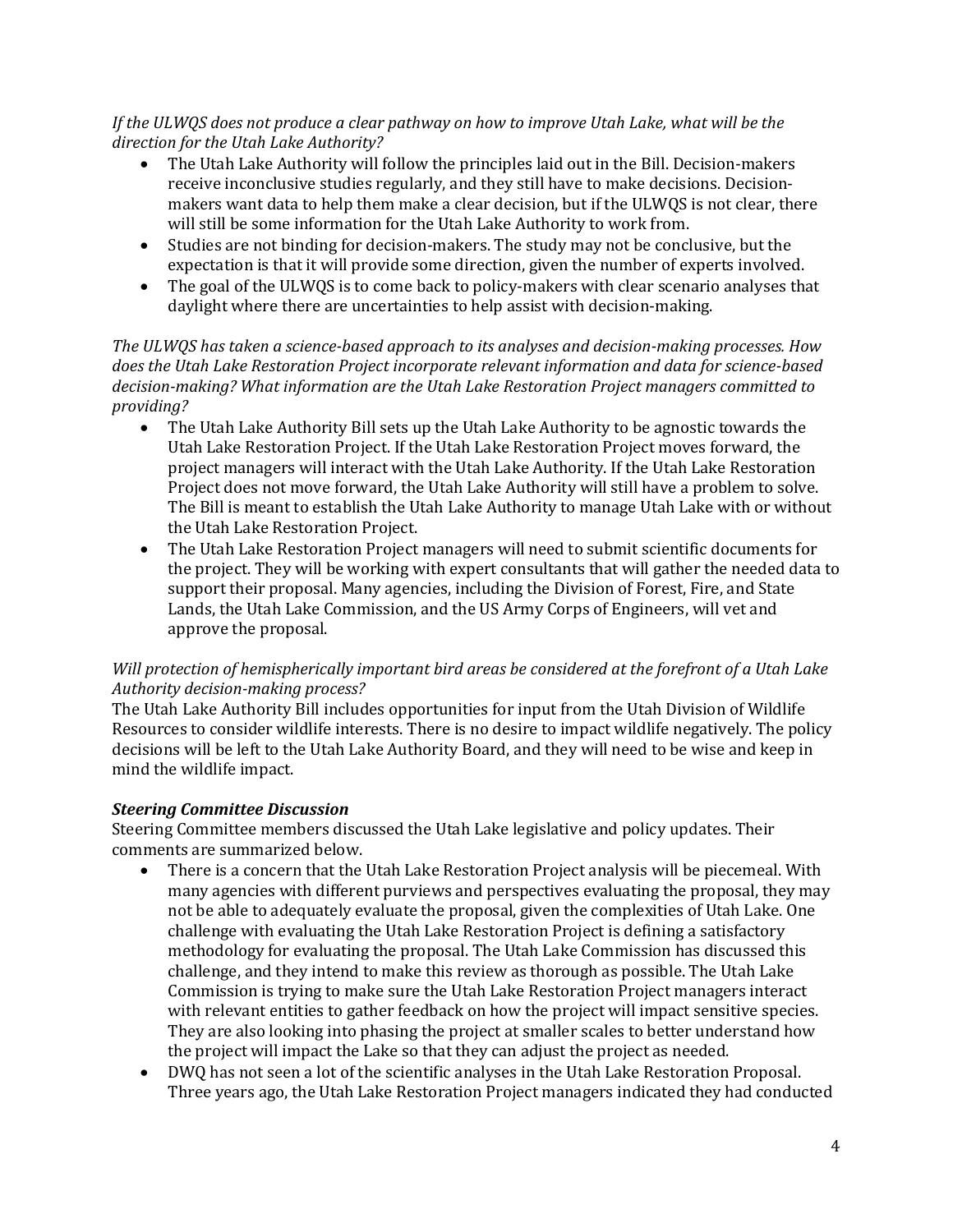analyses and developed models, but it was all proprietary. They recently asked for the ULWQS models and analyses. The ULWQS work will potentially serve as the foundational science for their application.

- The ULWQS Steering Committee and Science Panel have been productive, so there may be an opportunity to use the ULWQS structure as a model for other groups.
- Peer-reviewed and science-based evidence should be used for the decision processes for the Utah Lake Authority, specifically concerning the Utah Lake Restoration Project. Utah Lake has hemispherically important bird areas, and plans moving forward could directly impact these hemispherically important bird areas.
- Forming a technical group of people to help evaluate the Utah Lake Restoration proposal is one approach to avoid a piecemeal evaluation process.
- Given the other projects and efforts on Utah Lake, there is an urgency to complete the ULWQS at the risk of becoming less relevant over time.

# **STEERING COMMITTEE HARMFUL ALGAL BLOOM UPDATE**

Following the last Steering Committee meeting on March 25, several Steering Committee members stayed after the meeting to discuss harmful algal blooms. Heather Bergman, Peak Facilitation Group, provided an update on the post-meeting discussion. Her comments are summarized below.

- At the March 25 Steering Committee meeting, invited panelists talked about harmful algal blooms. Following the panelists' presentations, Steering Committee members were asked whether they were comfortable collecting cell count data. Some members said yes, and some members said no. Steering Committee members who said they were not comfortable collecting cell count data stayed after the meeting to further discuss their concerns.
- The concerns that Steering Committee members identified included:
	- $\circ$  Some epidemiological studies the Environmental Protection Agency (EPA) relies on in their guidelines are based on correlative rather than causal relationships between exposure to cyanobacteria and health effects.
	- o Some Steering Committee members expressed concern about basing a health advisory on correlative data.
	- o Others noted that epidemiological studies are always correlative, which is why EPA uses a "weight of evidence" approach in the guidelines.
- At the end of the post-meeting discussion, the participants reached the agreement that:
	- o Cell counts are useful measures to have, in addition to data on chlorophyll-a and biovolume. The Steering Committee and Science Panel should use all these data types to assess progress toward management goals. The speciation of cell counts and toxin measurements should also be used.
	- $\circ$  Agreeing to collect cell count data and using them to explore options in different future scenarios does not equate to an agreement that there is a pre-established threshold or target that should be attained.
- Future discussions on specific cell count thresholds for advisory warnings are better suited for the DWQ and Utah Department of Health's Water Quality Health Advisory Panel. Additionally, future Steering Committee scenario discussions regarding potential targets or thresholds should consider achievability for each scenario in addition to other factors identified by the Steering Committee.
- Before the meeting, Steering Committee members provided their questions on harmful algal blooms to the panelists. Following the meeting, Samuel Wallace provided the questions to the panelists, who provided written responses. Samuel Wallace distributed a single Harmful Algal Blooms Question and Answer document with all the panelists' responses to the Steering Committee questions on Friday, May 21.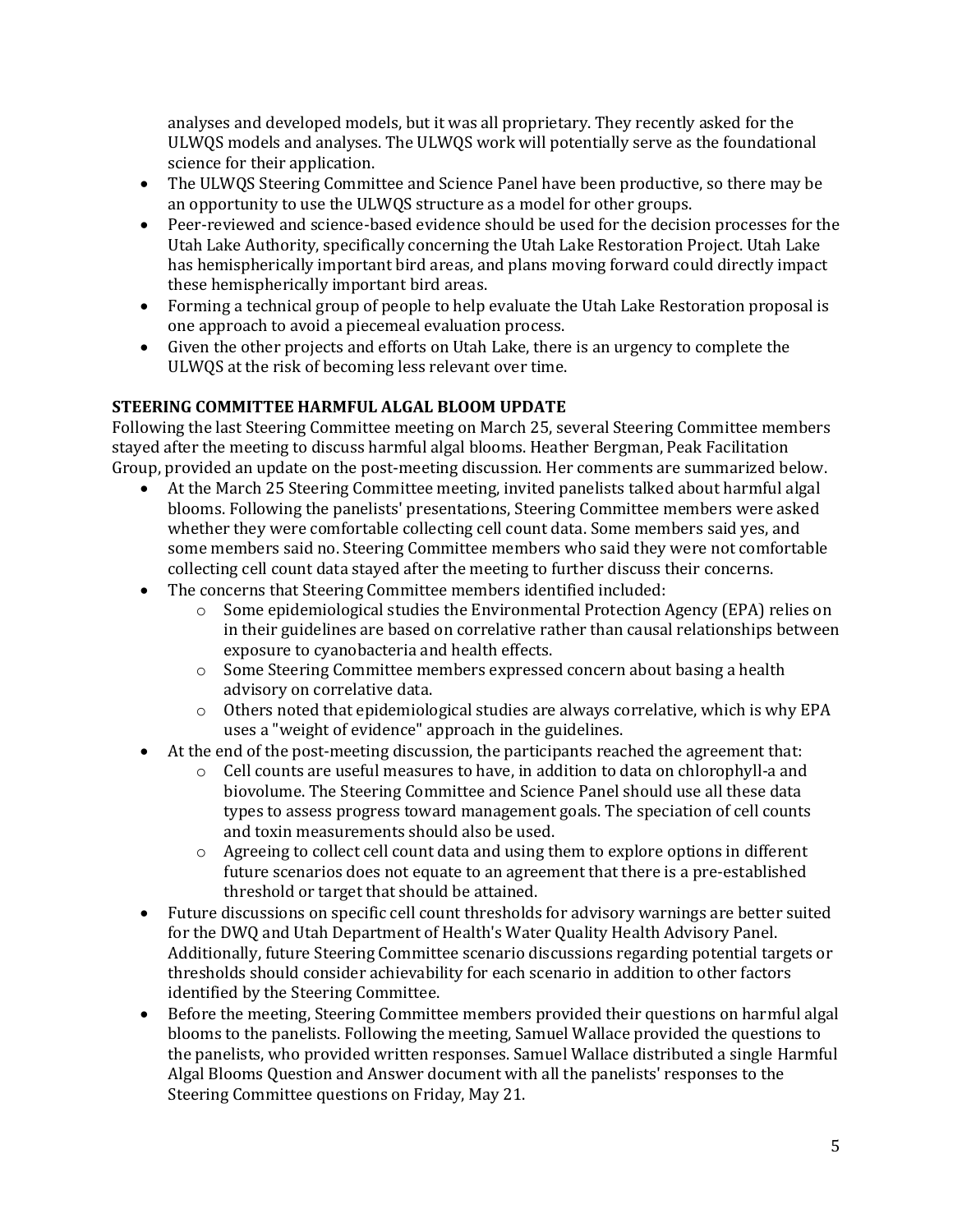# *Clarifying Questions*

Steering Committee members asked several clarifying questions about the harmful algal bloom post-meeting discussion. Questions are indicated in italics with corresponding answers in plain text.

*What is meant by "achievability" in the context of potential targets or thresholds?* The goal of the ULWQS is to set criteria and then work to achieve that criteria. The criteria still need to be determined. Evaluating cost, feasibility, and attainability is part of the next phase of the ULWQS.

# *Is "achievability" related to whether a solution is affordable?*

- There are two parts to achievability: attainability and feasibility. The Science Panel Paleo Study will show the best attainable conditions for Utah Lake. Ultimately, the goal of the ULWQS is not to bring Utah Lake to its pre-settlement condition or to bring it to the condition of other lakes, like Lake Tahoe. The goal is to find numeric criteria that are protective of all uses in Utah Lake and then, based on that criteria, analyze the feasibility of meeting those targets.
- Part of determining attainability will involve surveying the general public to assess their tolerance for water quality in Utah Lake. The Steering Committee can see whether the survey results align with the feasibility analysis of the ULWQS. If they align, the Steering Committee can use that information when they conduct the final assessment to identify criteria values that meet all needs.

### *In response to question 2C in the Harmful Algal Blooms Question and Answer document, it discusses the timeframe for restoring Utah Lake. On what basis is the ULWQS evaluating the timeframe for restoring Utah Lake?*

This question is the type of question that should be asked during the scenario modeling and implementation phase of the ULWQS. Steering Committee members should understand the steadystate condition for Utah Lake under different hypotheticals *and* how quickly it will take Utah Lake to reach that condition.

### *Would management strategies beyond the treatment facilities be considered in the scenario modeling?*

- The Steering Committee can take that approach to scenario modeling. The Steering Committee decided at the beginning of the ULWQS that they would make assumptions on some factors, like water management, climate change, and carp management, to be included in the scenarios. The goal in scenario modeling was to focus on where the Steering Committee could make a difference.
- The Steering Committee could identify nutrient criteria within a range based on fish, water management, and climate assumptions. The Steering Committee could then ask the Science Panel to provide quantitative or narrative answers on how the other factors may support or interfere with the Steering Committee's approach to nutrient reduction.

### *As the ULWQS enters the scenario planning and implementation phase, is the plan to ask the Science Panel to provide creative solutions for nutrient reduction in Utah Lake?*

The Steering Committee should ask these questions. If the question is whether the Steering Committee can ask the Science Panel to model different types of fish management strategies and how that impacts nutrient levels, that level of modeling may not be feasible in the ULWQS. The level of detail required in that request would likely go beyond the budget and timeline of the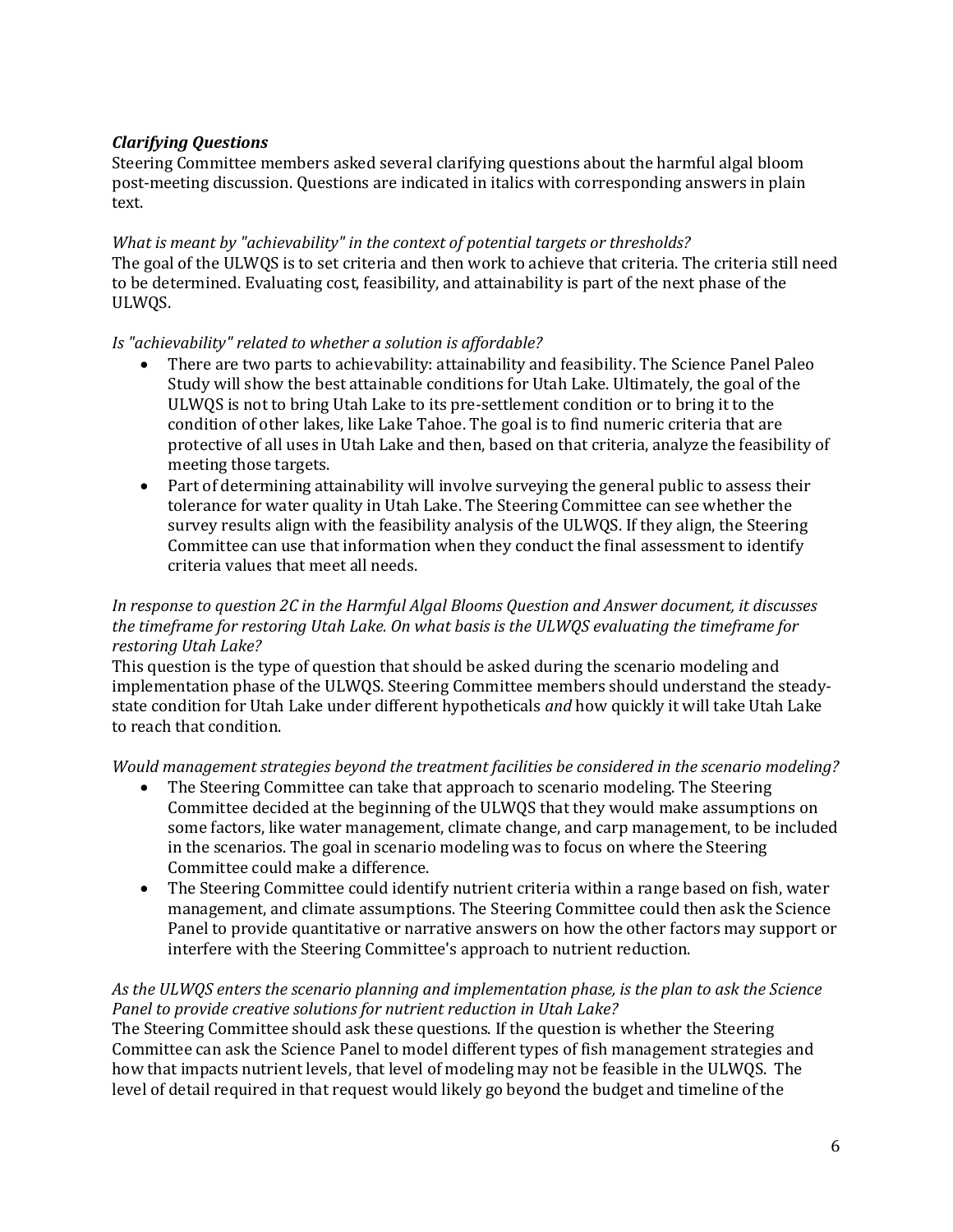ULWQS. However, the Science Panel should provide a comprehensive recommendation beyond numeric nutrient criteria to help resolve algal bloom issues in Utah Lake.

# *Steering Committee Discussion*

Steering Committee members discussed the harmful algal bloom post-meeting discussion. Their comments are summarized below.

- Meeting participants provided clarification on the March 25 discussion. In the discussion, meeting participants discussed the statistical corrections in the table from the Pilotto 1997 Study. The harmful algal bloom panelists also discussed a study conducted on Lake Taihu where researchers identified that removing 30% of nutrients resulted in improvements of the lake condition.
- In response to question 2A in the Harmful Algal Bloom Question and Answer document, the answer discusses how nutrients impact algal growth. The Steering Committee should take a more holistic approach, looking at other factors beyond nutrients that impact algal growth. Similarly, in response to question 3B(ii), the answer mentions how climate impacts algal growth and toxin production. The Steering Committee should ask questions about the other factors impacting algal growth, how the Steering Committee can deal with them, and whether it is possible to do so. Many of these comments can be framed up in the scenario modeling and implementation phase of the ULWQS.
- The Harmful Algal Bloom Question and Answer document is meant to convey the panelists' specific and discrete answers to the Steering Committees' specific and discrete questions. The document is not intended to be a comprehensive summary of the issue. Samuel Wallace and Heather Bergman can document the Steering Committee member's comments on the Harmful Algal Bloom Question and Answer document for future discussions during the scenario modeling and implementation phase of the ULWQS.
- The Steering Committee should evaluate the cost of any recommendations. DWQ is in a tough position. The state legislature requires that any recommended numeric nutrient criteria come with a detailed assessment of cost; at the same time, the EPA says that any standard based on cost is not approvable by their standards. The science needs to justify that any Steering Committee recommendation is supportive and protective of the uses in Utah Lake. The Steering Committee can evaluate a range of scientifically justifiable outcomes using policy and management factors to develop an implementation plan that is comprehensive, feasible, and supported by the science, independent of costs.
- Under the Clean Water Act, if a standard is determined to not be feasible, it is possible to go down the "G factors," which would involve providing variances and conducting a use attainability analysis based on socio-economic impacts of achieving proposed criteria. EPA's preference is for the regulatory body to pick a number first and then conduct feasibility analyses, but the Steering Committee will be conducting both analyses in parallel. Conducting the analyses in parallel will help the Steering Committee provide a comprehensive recommendation that will ultimately result in water quality improvements.
- As the Steering Committee discusses scenario modeling and implementation, they should better define words like "feasibility."

### **NUMERIC NUTRIENT CRITERIA FRAMEWORK DOCUMENT IDEAFLIP OVERVIEW**

Samuel Wallace, Peak Facilitation Group, provided an overview of how the Numeric Nutrient Criteria Framework document fits into the ULWQS process using the ULWQS Ideaflip. His comments are summarized below.

• The lead-up to the Numeric Nutrient Criteria Framework has involved several steps. The first draft of the Numeric Nutrient Criteria Framework began with a literature review to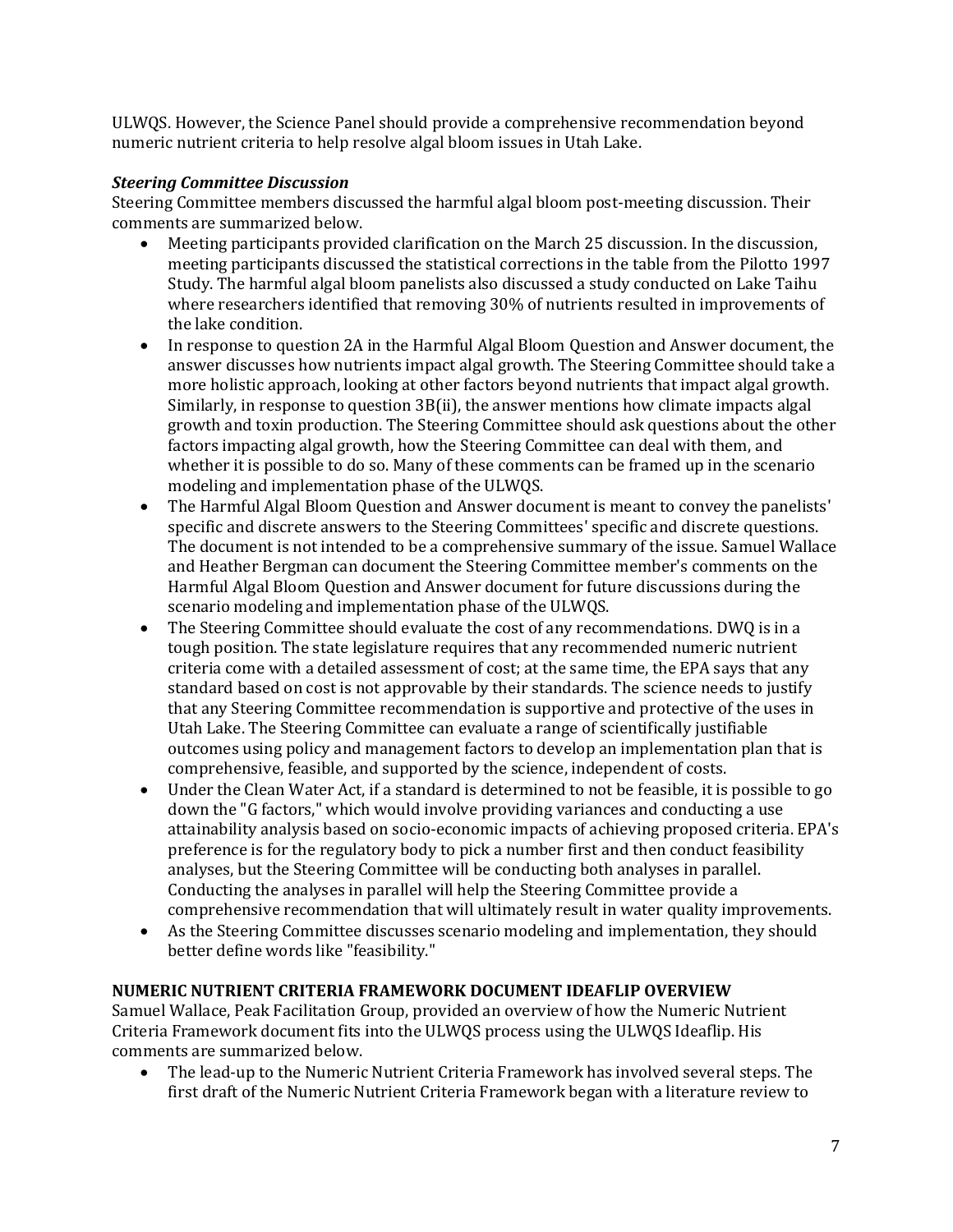consider different approaches for developing numeric nutrient criteria for Utah Lake. The first draft also involved developing conceptual models for nutrient cycling in Utah lake and the Uncertainty Guidance that outlines how to communicate and manage uncertainties.

- The draft Numeric Nutrient Criteria Framework led to a data gap analysis, ultimately informing the ULWQS Strategic Research Plan. The Steering Committee then developed management goals. The literature review, conceptual models, Uncertainty Guidance, data gap analysis, Strategic Research Plan, and management goals are all part of the final Numeric Nutrient Framework.
- Following the finalization of the Numeric Nutrient Criteria Framework, the next step in the ULWQS process is to develop the Numeric Nutrient Criteria recommendation and begin scenario modeling and implementation planning.

### **NUMERIC NUTRIENT CRITERIA FRAMEWORK PRESENTATION**

Kateri Salk, Tetra Tech, provided an overview of the Numeric Nutrient Criteria Framework document. Her presentation is summarized below.

#### *Numeric Nutrient Criteria Framework Updates*

Steering Committee members, DWQ staff, and EPA staff all provided feedback on the first draft of the Numeric Nutrient Criteria Framework. Tetra Tech staff incorporated all the comments and the associated responses into a Comment-Response document, which was distributed to Steering Committee members before the meeting. Tetra Tech also added the management goals table and a pathway to criteria section to the updated version of the Numeric Nutrient Criteria Framework.

#### *Numeric Nutrient Criteria Framework – Section 1: Overview and Background*

- The overview section of the Framework describes Utah Lake's beneficial use impairments and the establishment of the ULWQS. It also outlines the process to develop the Numeric Nutrient Criteria Framework, which involved conducting a literature review, developing the conceptual model, developing the Uncertainty Guidance, characterizing existing data, and analyzing data gaps.
- The next section of the Framework document outlines the results of the literature review. The literature review identified three approaches for developing the numeric nutrient criteria: reference-based approach, stressor-response analysis, and scientific literature.
	- o There are three types of **reference-based approaches.** The first involves selecting a reference case based on the highest water quality conditions documented through direct observation. The second type of reference-based approach involves looking at what the system looked like before human intervention through paleolimnological reconstruction. The third involves running mechanistic modeling to show how a lake functioned with little human impact.
	- o Another approach involves conducting a **stressor-response analysis**. There are two types of stressor-response analysis: empirical methods and mechanistic modeling. Empirical methods involve taking data and running statistics to identify relationships between a stressor and response variable. Another type of stressorresponse analysis is mechanistic modeling, which involves running specific scenarios under different nutrient conditions. As a side note, the same mechanistic model can be used to develop a reference condition for the reference-based approach or evaluate the Lake in reduced nutrient conditions for the stressorresponse analysis.
	- o The third approach is reviewing existing **scientific literature**.
- Each of these approaches combined makes up multiple lines of evidence that can help identify a range for total nitrogen and total phosphorus values for the final criteria.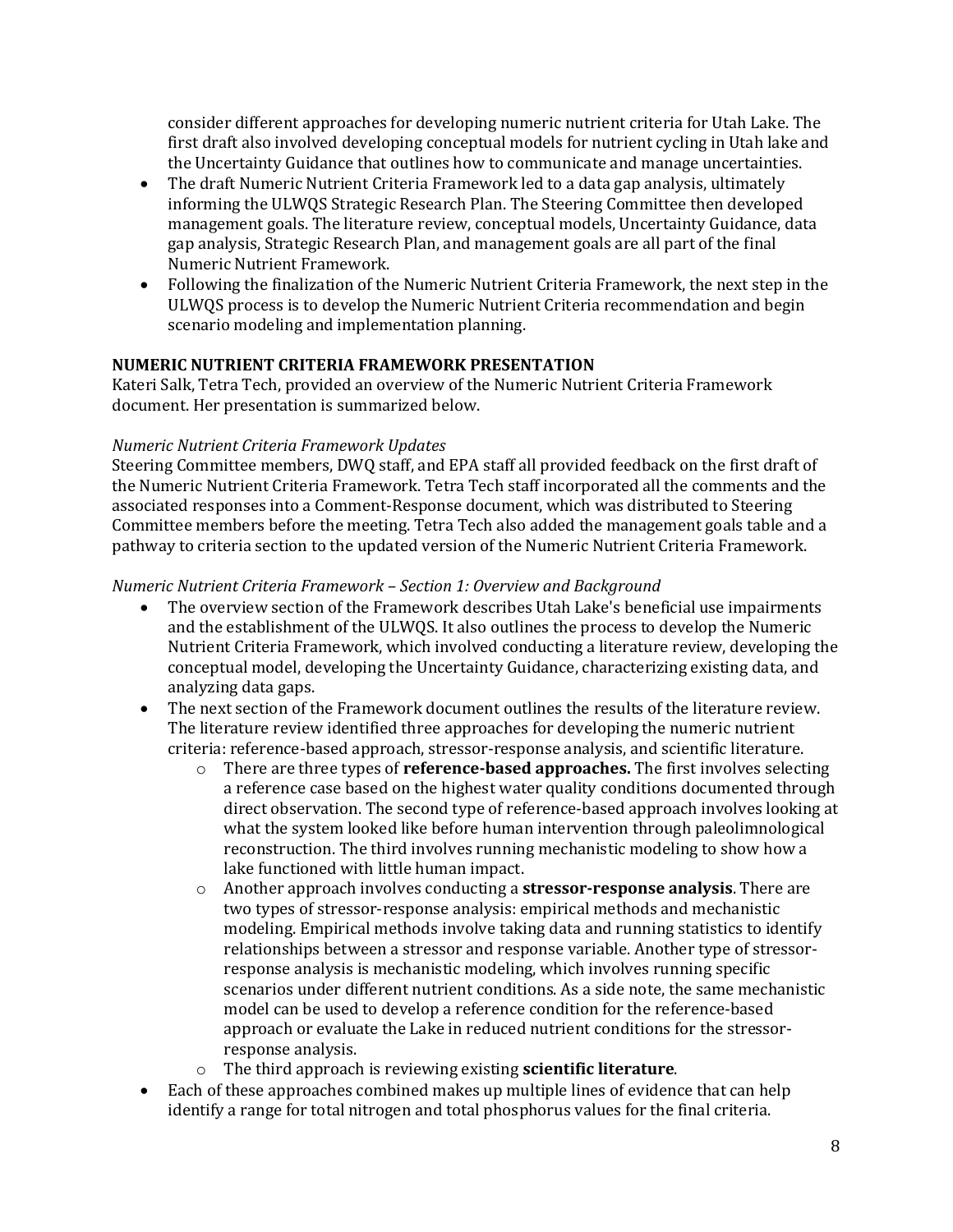- The next section of the Framework contains the conceptual model. The conceptual model shows the ecological mechanistic pathways that connect the designated uses, assessment endpoints, nutrient sources, and modifying factors.
- The next section of the Framework goes over the data characterization. Uncertainty Guidance, and Strategic Research Plan and how each element feeds in the numeric nutrient criteria development process. This section covers the identification of data gaps, proposed studies to fill gaps, and the uncertainty guidance approach.

# *Numeric Nutrient Criteria Framework – Section 2: Approach for Utah Lake Numeric Criteria Development*

- Tetra Tech heavily edited Section 2 of the Framework based on the Steering Committee's work on the Management Goals table. The section begins by defining the terms "management goals," "assessment endpoints," "measures," and "targets."
	- o **Management goals** are statements about desired conditions and are related to designated uses but can be broader.
	- o **Assessment endpoints** express what is to be protected and connect management goals to ecological causal pathways.
	- o **Measures** are attributes of assessment endpoints used to assess and quantify progress.
	- o **Targets** are the numeric threshold of the measures (i.e., the specific value as expressed by the measure).
- The following section of the Framework outlines the specific management goals, assessment endpoints, measures, and targets for each designated use (recreation, aquatic life, agriculture, and downstream). This section includes a copy-and-pasted version of the Steering Committee's management goals table. The text in the section should reflect the table.
- The next section outlines how the different approaches from the literature review (reference-based, stressor-response, and scientific literature) will be used to derive specific targets. For the reference-based approach, there will be two lines of evidence: the paleolimnological reconstruction of past conditions and the application of the mechanistic model to define a reference condition with little or no human intervention. The stressorresponse approach will involve running the mechanistic model for specific scenarios and conducting empirical analyses on collected data. Lastly, existing scientific literature will be used to help derive targets.
- The Framework outlines how to combine multiple lines of evidence to link nutrient concentrations with the protection of designated uses. Combining lines of evidence involves using the uncertainty guidelines to interpret endpoints in the context of uncertainty. It also involves assessing the probability of exceedance given variability. The results of this step is a range of values compared across each line of evidence to identify where there is overlap in the value ranges and where there are specific sensitive uses.

# *Numeric Nutrient Criteria Framework – Stressor-Response Analysis*

- The Framework contains a table that lays out the relationship between the assessment endpoint, stressor, and response. For each assessment endpoint, there is an associated response variable, and for each response variable, there is an associated stressor. The stressor-response analysis aims to identify a threshold value for the stressor, beyond which target response conditions exceed desired conditions.
- The table also indicates whether data is available for the stressor-response analyses and whether the response variable is an output of the mechanistic model. The Science Panel and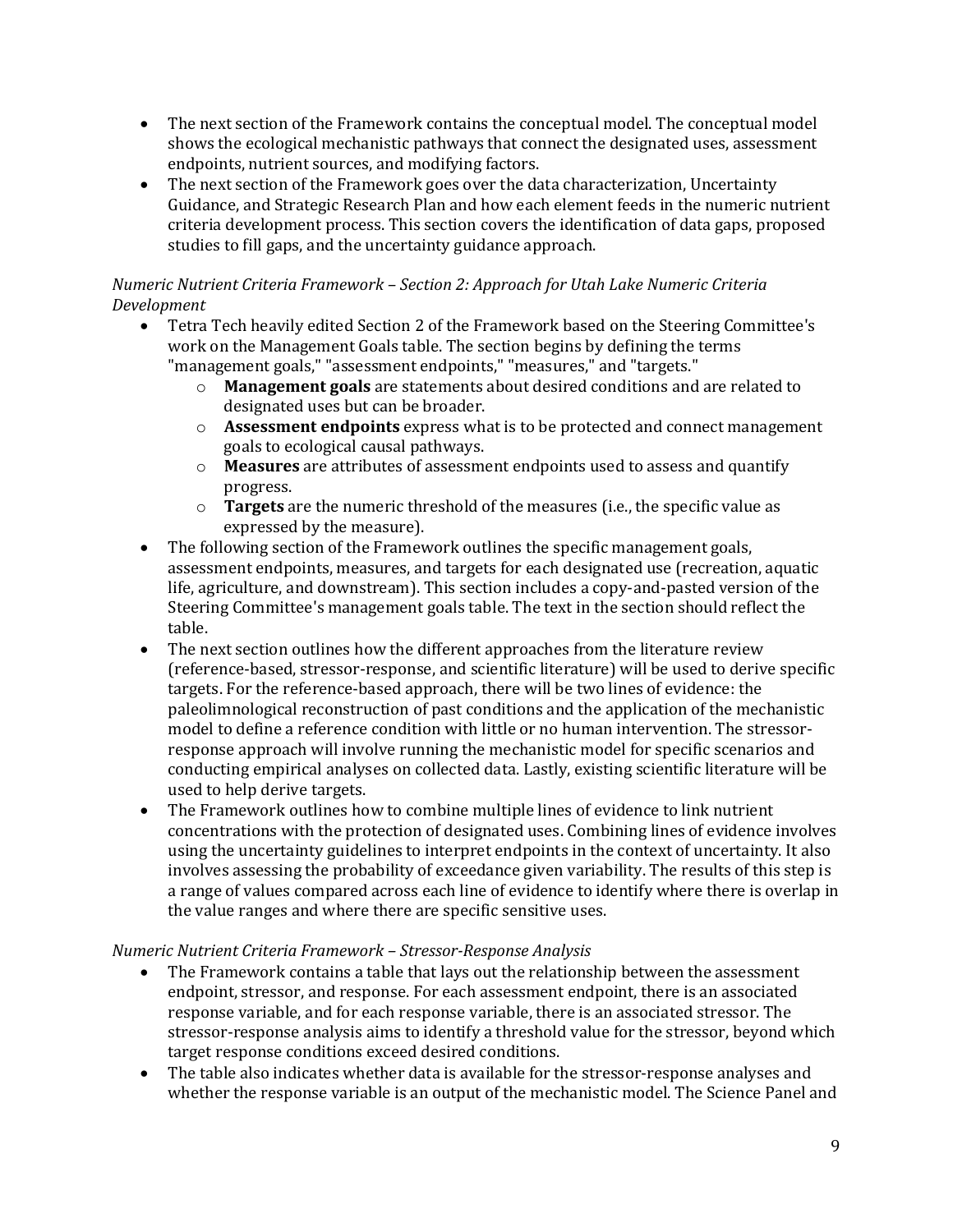technical consultants will conduct empirical analyses *and* run a mechanistic model to identify the relationship between stressors and response variables. For some response variables, the Science Panel will either conduct empirical analyses *or* run the mechanistic model.

- The next step in the stressor-response analysis is to take the stressors and connect them to a nutrient value, beyond which the stressor will exceed desired values. This step in the analysis allows researchers to identify the nutrient target ranges beyond which stressors will exceed desired values, leading to undesired responses.
- The use of variables in the stressor-response analysis does not mean they will create specific nutrient targets. The use of the variables is not a commitment to their quality in terms of their statistical relationship and eventual use.

### *Numeric Nutrient Criteria Framework – Section 3: Pathway to Criteria*

- The last section of the Framework displays the pathway to criteria diagram, which is consistent with the Ideaflip diagram.
- The Science Panel will oversee the reference analyses, stressor-response analyses, and scientific literature to recommend protective ranges for total nitrogen and total phosphorus in the context of uncertainty. The Science Panel and Steering Committee will be working in concert throughout the process.
- The Steering Committee will then develop the numeric nutrient criteria recommendation and send it to the Utah Lake Commission, DWQ, and Water Quality Board.
- The Water Quality Standards workgroup will be consulted on an ongoing basis to ensure compliance with regulatory requirements.
- Pursuant to legislation, costs and legislative review requirements will be evaluated and communicated, which will involve discussions around feasibility.
- DWQ and the Water Quality Standards workgroup will manage regulatory requirements and send the criteria to EPA for approval.

### *Clarifying Questions*

Steering Committee members asked several clarifying questions about the Numeric Nutrient Criteria Framework. Questions are indicated in italics with corresponding answers in plain text.

*Will the mechanistic model or empirical analyses include a food web model or multivariate models?*

- The Framework document is agnostic on which specific model to use. The mechanistic model the Science Panel has been using is the EFDC/WASP model. They are continuing to improve the model.
- The Science Panel intends to use the result of empirical analyses in multivariate models. The Science Panel will provide direction on which of several modeling options to use.

### *What are the Clean Water Act requirements for the Utah Lake reference conditions?*

DWQ is obligated to protect any existing uses from 1975. This requirement does not mean that DWQ is legally obligated to restore Utah Lake to the 1975 conditions or pre-settlement times. They only have to protect the *uses* that existed in 1975 and the ones currently in place. Since 1975, the designated recreation use of Utah Lake changed from low-frequency recreation use to highfrequency recreation use, so the regulation is more protective today than it was in 1975. The Paleo Study will give boundary conditions for what is attainable, but it does not mean there is a requirement to restore the Lake to those conditions.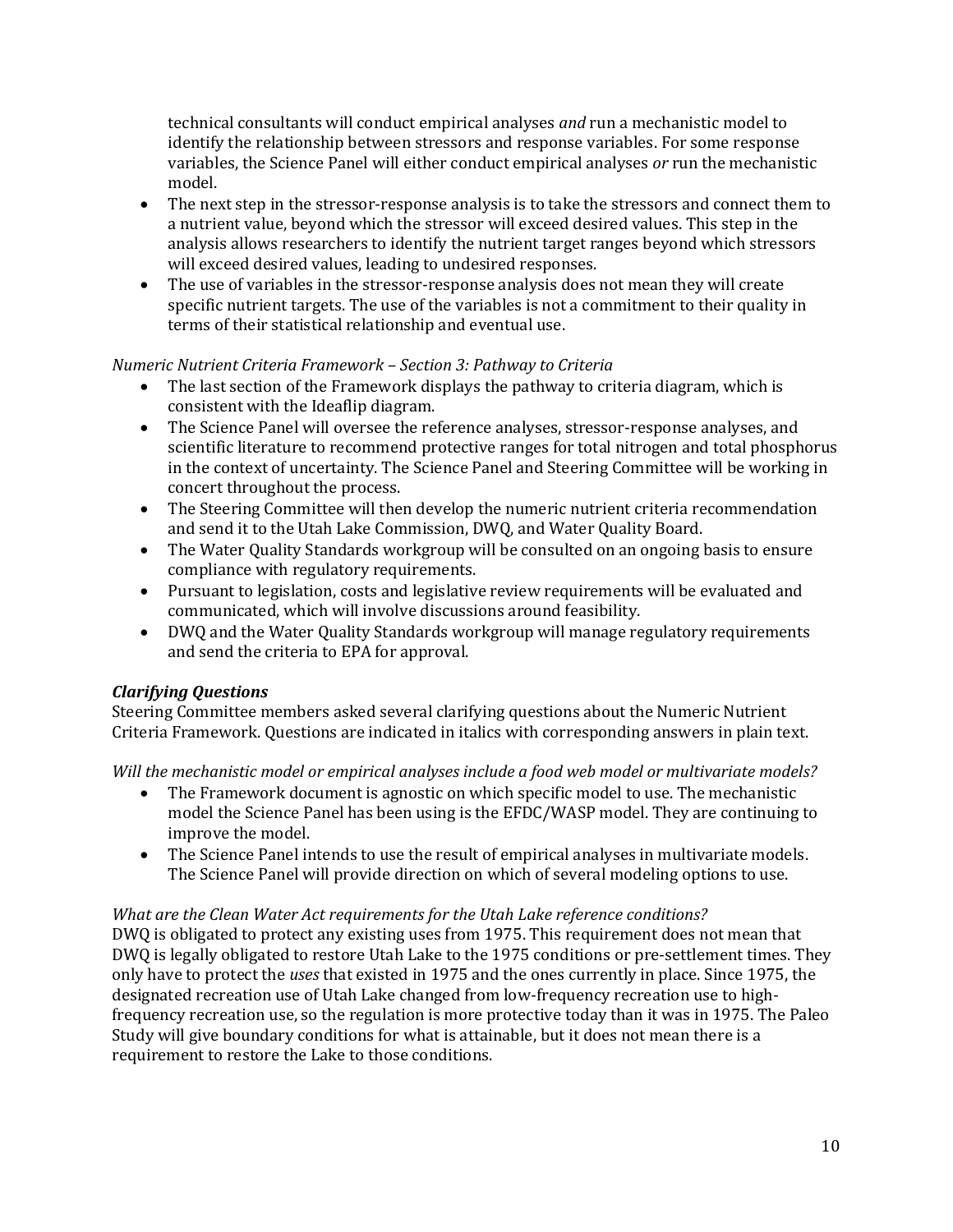*There are nuisance thresholds for recreation use that will be based on a survey. The survey seems subjective. How will the survey be conducted, and will the Steering Committee have the opportunity to review the survey?*

DWQ is drafting a request for proposals (RFP) to hire a consultant to develop the survey. The Governor's Office of Outdoor Recreation will help review the RFP and proposal. The Steering Committee will have the opportunity to weigh in on how the questions in the survey are framed. There is some subjectivity to the survey results, but the results are in the management/policy/ decision-making category that will be factored into the ULWQS analysis. The Steering Committee will be discussing the recreation survey at future meetings.

# *The agricultural section discusses color and odor as assessment endpoints. Livestock has a different threshold for what they consider bad tastes and odors compared to people. How will the Steering Committee determine taste and odor thresholds for agricultural use?*

The agricultural use section was left vague because specific values for protecting crops and stock watering is not as well developed as values for protecting human health. It would be necessary to review relevant literature to determine a threshold. The target sources are listed as "to be determined" in the management goals table. If the literature review comes up with relevant information, it can be incorporated into future empirical analyses.

### *When there are endpoints that are not clearly defined, like odor, is it possible to assume that whatever is protective for recreation would be protective for agricultural use?*

- This question refers to the concept of most sensitive use. Researchers still need to determine what is the most sensitive use. Once researchers have identified the most sensitive use, the Steering Committee members can make some assumptions about the protectiveness of the criteria.
- This assessment is an opportunity to harness the Uncertainty Guidance. If there is an assessment endpoint that is more well defined and one that is less well defined, the Uncertainty Guidance provides information on how to weigh those lines of evidence.

*Regarding downstream uses, is there a current designated use of the Jordan River for drinking water? If water comes out of Utah Lake, which does not have drinking water as a designated use, and goes into a water body with a designated use for drinking water, what are the responsibilities of the Steering Committee towards water quality, and how does that impact the management of Utah Lake?*

- The Jordan Valley Water Conservancy District has water rights for drinking water on the Jordan River. They are not interested in giving up the drinking water designation in the future. The water quality standard will have to protect downstream uses, including drinking water in the Jordan River.
- EPA does not have a clear target for cyanotoxins in source water. Erica Gaddis asked the EPA if it is okay to assume that protecting recreation use upstream will protect drinking water use downstream. If not, the EPA will need to provide a number for source water protection.

# *Based on conversations outside the Steering Committee meetings, there seem to be differing perspectives on the use of drinking water from the Jordan River and Utah Lake. How will DWQ work with the Utah Lake Authority to make sure there is a consensus around drinking water?*

• In a meeting, Jordan Valley Water Conservancy District indicated they might be interested in treating water from the Jordan River and Utah Lake directly. Although the Jordan Valley Water Conservancy District indicated they are interested in drinking water from Utah Lake, there is no current protected designated use for drinking water in Utah Lake.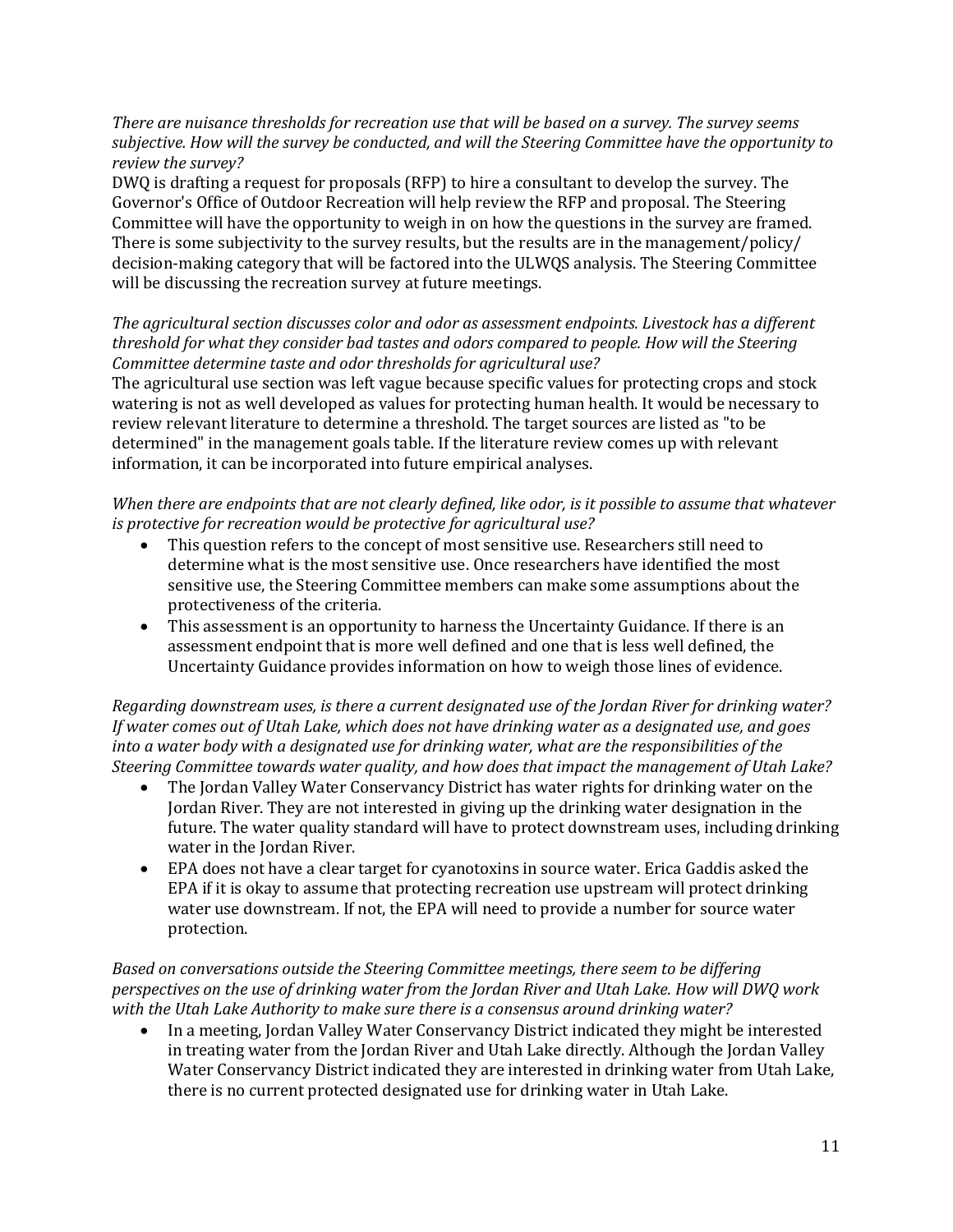• With respect to the ULWQS, the Utah Lake Authority would replace the Utah Lake Commission as the approving authority for the Study. DWQ would like to see DWQ or the Department of Environmental Quality represented in the Utah Lake Authority Board, and they continue to discuss that possibility with Representative Brammer. More information on those discussions will be forthcoming.

#### *Is the Steering Committee trying to manage water quality in Utah Lake for downstream uses, including agriculture? Is the Steering Committee focusing on managing Utah Lake or focusing on managing the Jordan River and where the water might end up?*

- The primary focus of the ULWQS is Utah Lake. As part of the criteria setting effort, the Steering Committee will need to demonstrate the standard protects downstream uses of the Jordan River. Given the other uses in the Jordan River, this should not be a problematic task from a recreational perspective because Utah Lake has a more sensitive recreation use designation than the Jordan River. The aquatic life uses are the same. The only difference is that there is a drinking water use designation on the Jordan River, so the water quality standards in Utah Lake will need to be protective of that designated use.
- The Steering Committee does not need to address other sources to the Jordan River as part of the Study.

*There is a narrative aspect of the water quality standards in addition to the numeric criteria. The narrative describes the desired aesthetic quality of Utah Lake, such as smell and look, which is intended to be a part of the beneficial use. How does the narrative aspect of the water quality standard fit into the discussions?*

- The impaired listing for Utah Lake is based on the narrative criteria. The ULWQS is trying to move from narrative criteria to more science-based, numeric criteria so that DWQ will not have to rely on narrative criteria to assess Utah Lake.
- Any numeric criterion tied to odor would likely come from existing literature. Generally, odor is not the low-hanging fruit when translating a narrative criterion to a numeric criterion.

### *Steering Committee Polling*

Steering Committee members were polled on whether they were ready to approve the Numeric Nutrient Criteria Framework. The results of the poll are indicated below.

| Response                               | <b>Number of Responses</b> | Percentage of Responses |
|----------------------------------------|----------------------------|-------------------------|
| Yes, I'm ready to approve the          |                            | 58%                     |
| Framework as is.                       |                            |                         |
| Yes, I'm ready to approve the          |                            | 25%                     |
| Framework with edits.                  |                            |                         |
| No, I'm not ready to approve it        |                            | 17%                     |
| because I need more time to review it. |                            |                         |
| No, I'm not ready to approve it        |                            | $0\%$                   |
| because it needs a lot more work.      |                            |                         |

*Are you ready to approve the Numeric Nutrient Criteria Framework?*

### *Steering Committee Comments*

Steering Committee members commented on any edits they would like to see in the Numeric Nutrient Criteria Framework. Their comments are summarized below.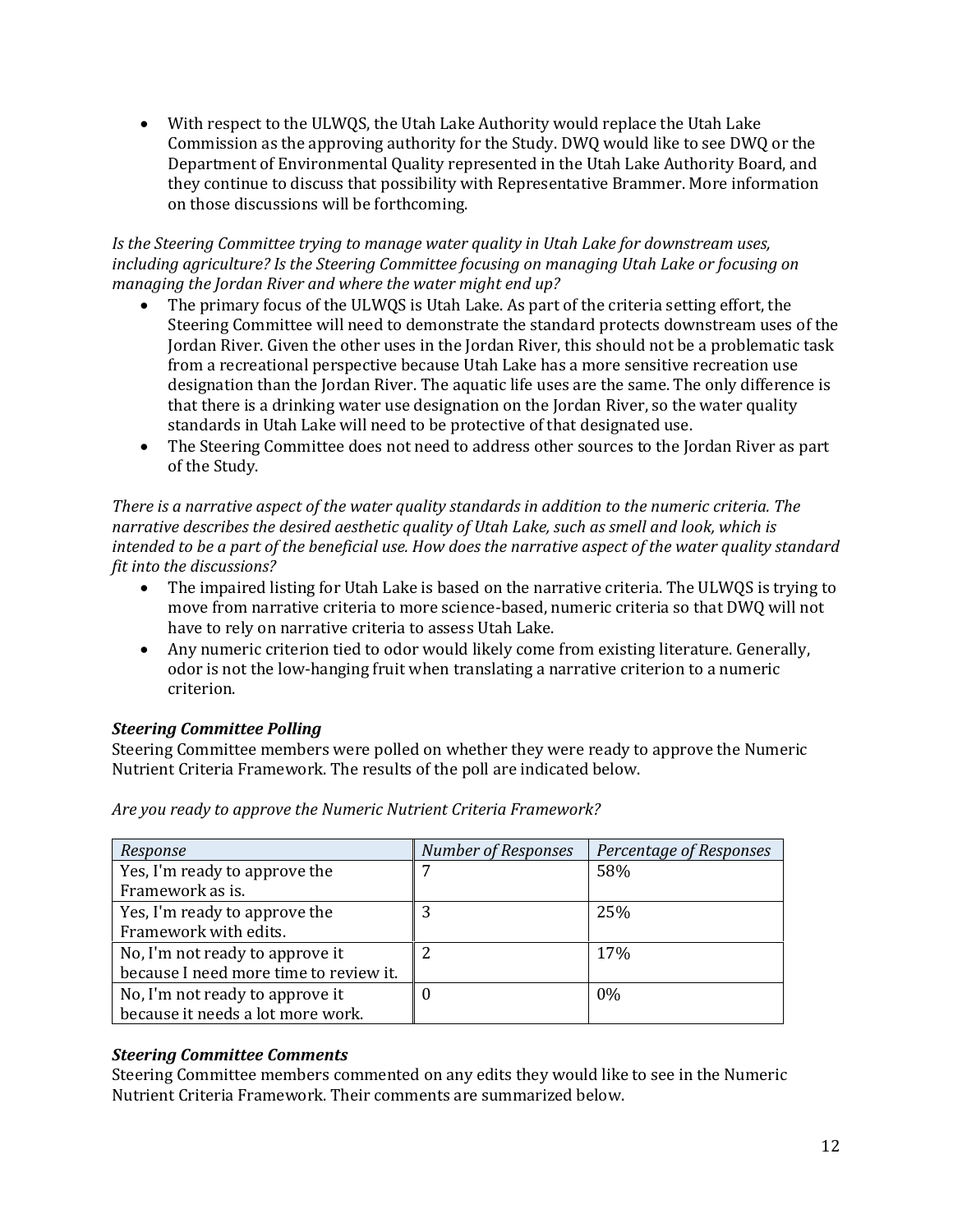• The odor and taste assessment endpoints should be removed from the section on agricultural uses assessment endpoints, measures, and targets. Kateri Salk will follow up with Jay Olsen to address comments about removing the odor and taste assessment endpoints from the agricultural uses section.

### *Next Steps for the Numeric Nutrient Criteria Framework*

- Some Steering Committee members requested more time to review the Framework in the poll. Heather Bergman and Samuel Wallace will resend the Numeric Nutrient Criteria Framework to the Steering Committee. The Steering Committee members will have until Wednesday, June 2, to provide final feedback on the Numeric Nutrient Criteria Framework.
- Kateri Salk will incorporate the feedback from the Steering Committee and provide a revised Numeric Nutrient Criteria Framework to the Committee by Wednesday, June 9. Heather Bergman and Samuel Wallace will provide a Google Form to accompany the revised Numeric Nutrient Criteria Framework that asks for final approval of the Framework.

# **SCIENCE PANEL UPDATE**

Mitch Hogsett, Forsgren Associates and ULWQS Science Panel Chair, provided an update on the Science Panel. His presentation is summarized below.

- The Steering Committee developed four high-level charge questions to inform the work of the Science Panel:
	- o What was the historical condition of Utah Lake, and how has it changed?
	- o What is the current state of Utah Lake with respect to nutrients and ecology?
	- o What additional information is needed to develop nutrient criteria?
	- $\circ$  Is there an improved stable state that can be reached under current water and fishery management?
- In response to these questions, the Science Panel began to conduct several studies.
- The Science Panel completed the **Sediment-Water Nutrient Interactions Study**. This study uncovered information on what nutrients were coming from the sediments, how much nutrient was coming from the sediments, the potential lake recovery time, and the sediment oxygen demand. Researchers looked at the nutrient concentrations coming from the sediment under different conditions: aerobic, anaerobic, and high pH. They found a reduction in soluble reactive phosphorus (SRP) in the main Lake, which means that the sediments are removing SRP from the water column. However, for total dissolved phosphorus (TDP), researchers found that the sediments were releasing TDP, which has led to questions and additional research around identifying phosphorus compounds.
- Dr. Zach Aanderud from Brigham Young University (BYU) conducted the **Bioassay Study**. This study looks at the algal communities in the Lake, identifies where they are, and how they react to varying levels of nitrogen and phosphorus concentrations. The study involves monitoring cubitainers with diluted lake water to see how algal communities respond. The final report is completed and under final review. Some of the findings from the study included identifying how phytoplankton communities in Utah Lake change over time and the potential for cyanobacteria to fix nitrogen in Provo Bay if nitrogen becomes limiting.
- Dr. Kateri Salk, Tetra Tech, is conducting the **Carbon, Nitrogen, and Phosphorus (CNP) Budget Study**. This study involves developing a mass balance for nutrient loads leaving and entering the Lake. Dr. Salk has broken the Utah Lake Watershed into sub-watersheds to look at different loading rates and developed a model that reflects the Science Panel's current understanding of how nutrients enter and leave Utah Lake. This study is underway.
- Dr. Josh LeMonte, BYU, is conducting the **Phosphorus-Binding (P-Binding) Study**. The P-Binding Study is meant to identify how phosphorus molecules interact with other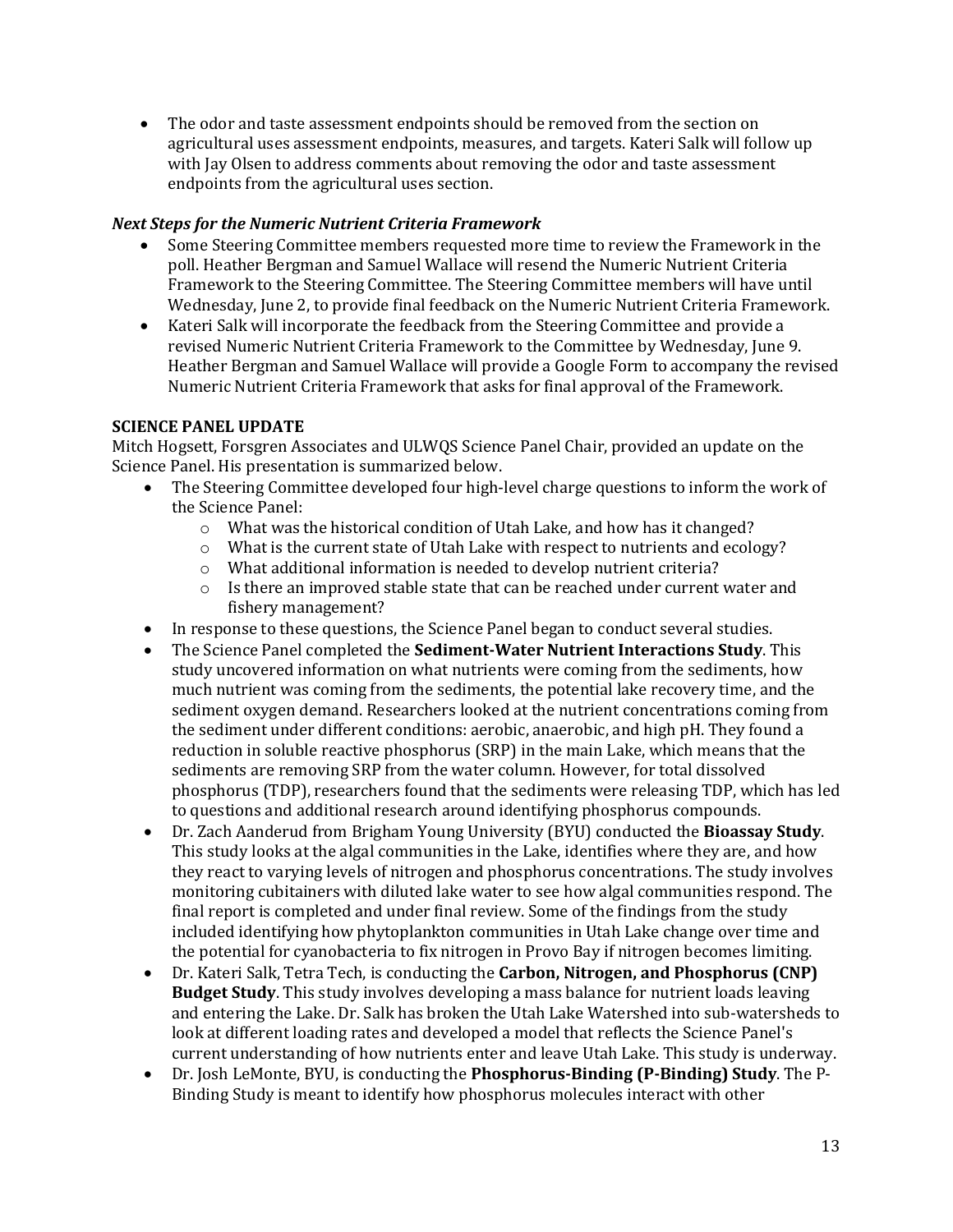molecules (e.g., calcium) once they are in Utah Lake, considering that previous mass balances have not accounted for around 90% of the phosphorus in Utah Lake. The study will also identify the bioavailability of phosphorus in Utah Lake. Dr. LeMonte is starting the study this summer.

- Dr. Janice Brahney, Utah State University, and Dr. Soren Brothers, Utah State University, are conducting the **Paleoecology Study**. They are taking freeze cores to identify how the conditions of Utah Lake have changed over time. They are currently analyzing the data, with a target completion date of January 2022.
- The Science Panel will be overseeing the **Littoral Sediment Study**. The elevation of Utah Lake changes throughout the year, which means that the shorelines are repeatedly wetted and dried. The wetting and drying of sediment have impacts on nutrient cycling. The Littoral Sediment Study will uncover how the wetting and drying of sediments affect nutrient cycling. DWQ is finalizing an agreement with the primary investigator, and the target completion date for the study is February 2022.
- The Wasatch Front Water Quality Council is overseeing the **Atmospheric Deposition Study**. This study will provide estimates of the wet and dry deposition from the atmosphere to the surface of Utah Lake. The Science Panel will review the results of that study soon.
- The Timpanogos Special Service District (TSSD) is conducting the **Lake Mesocosms Study**. This study involves installing mesocosms (i.e., big cages) in Utah Lake to study the role of different organisms in Utah Lake and how they interact. The TSSD is developing its research plan.
- The last study is the **Utah Lake Watershed Model Study.** This study aims to take the Utah Lake Watershed models developed by researchers at the University of Utah and synthesize information from the Science Panel Studies to improve the model. This model will be used to analyze scenarios to help inform decisions. DWQ and Science Panel members are currently reviewing proposals for this study.
- The next step for the Science Panel will be to develop a **Progress Report** for the Steering Committee. The Progress Report will assess available information and data to answer the charge questions and identify remaining knowledge gaps.

### *Clarifying Questions*

Steering Committee members asked several clarifying questions about the Science Panel update. Questions are indicated in italics with corresponding answers in plain text.

### *Is there any opportunity for the Science Panel to use the research results and detailed mapping efforts from the Utah Lake Restoration Project?*

It depends on whether the Utah Lake Restoration Project managers are willing to share their results. The Utah Lake Restoration Project study is to understand the soil content to a depth of 75 feet, not develop an updated bathymetric map. Their report should be public at some point because their proposal will be part of the public record. However, their data will involve hundreds of terabytes, so their summary data rather than raw data will likely be more useful for the ULWQS.

*Is there one place where the Steering Committee members can access the studies?* Not yet. Samuel Wallace will create a Google Folder with all the Science Panel studies and add the link to the Ideaflip. DWQ staff is also working on adding all the studies to the ULWQS website.